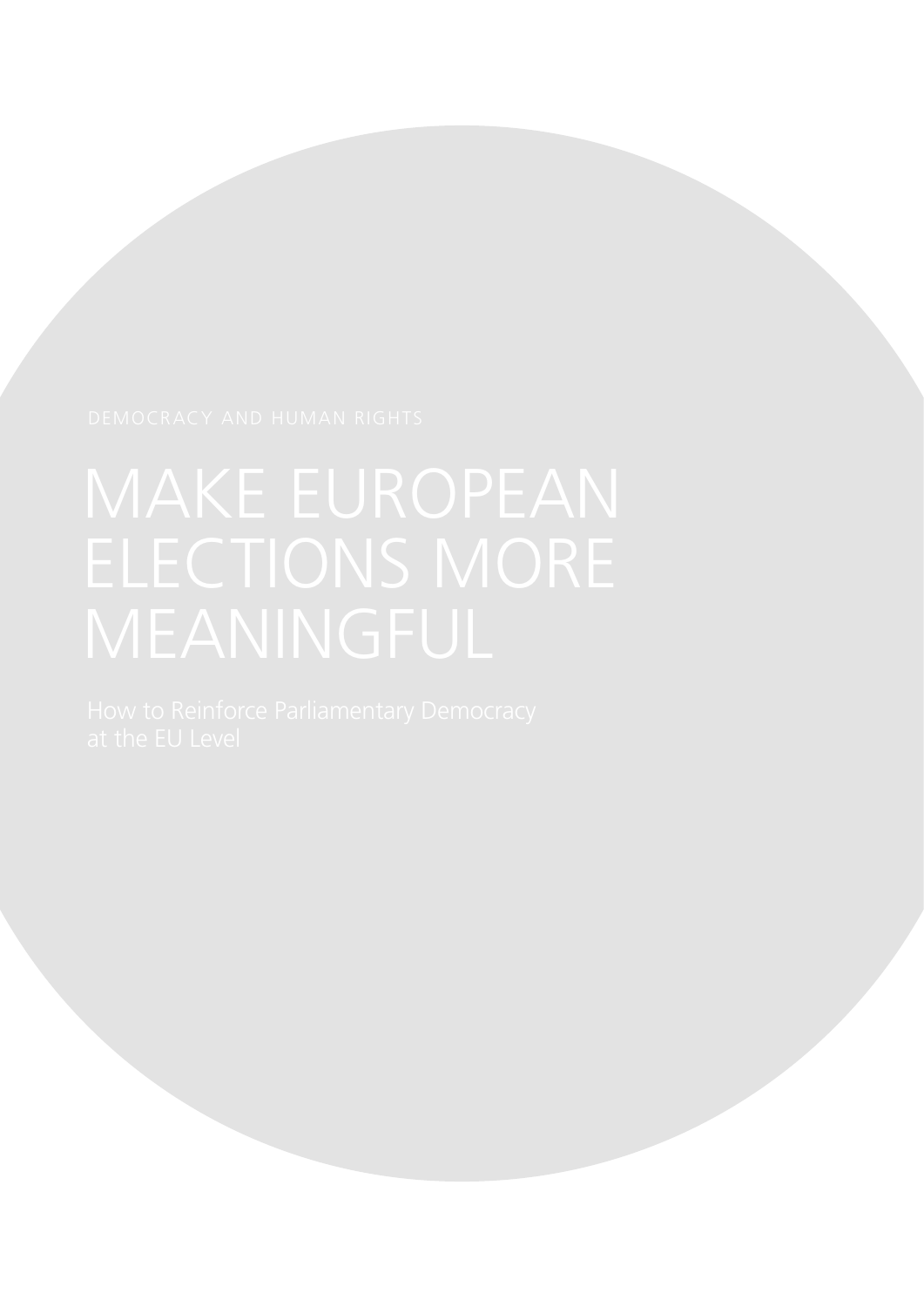#### **1 INTRODUCTION**

Compared to most other democratic political systems, the European Union (EU) is characterised by an unusually high degree of institutional entanglement and little majoritarian decision-making (Costa /Magnette 2003). Originally intended to foster a culture of compromises, this strong consensualism not only reduces decision-making efficiency but also weakens parliamentary democracy at the European level, giving the European Parliament (EP) a more tenuous position in the political system of the EU than directly elected chambers at the national level usually have. Conflict lines in the decision-making process are often inter-institutional rather than between parties, incentivising the formation of broad alliances within the EP. The political culture of the EP is therefore characterised by changing majorities around an informal »permanent grand coalition« and a low level of competitiveness among the main pro-European parties.

This low level of competitiveness, for its part, limits the ability of citizens to exert democratic influence at the supranational level. Barring drastic vote shifts towards anti-EU parties, EP elections are unlikely to significantly alter the political course of the EU (Follesdal/Hix 2006). This failure to produce political turning points makes the EU less responsive to citizens' demands and reduces the democratic meaningfulness of EP elections. As a consequence, voters still treat the EP elections as »second-order« elections (Reif/Schmitt 1980, Träger/Anders 2020). Despite the uptick in 2019, participation is generally lower than at the national level; candidates and programmes are less well-known, and discourses are more heterogeneous, weakening accountability.

At the same time, in a way typical for overly consensualist polities, the absence of a loyal opposition within the system tends to create opposition against the system itself (Andeweg 2000: 552). As EU policy has an increasingly redistributive impact and therefore becomes inherently more contested, the low level of competitiveness between pro-European parties and the lack of meaningful elections remove an outlet for political dissatisfaction. This strengthens populist anti-EU parties, who can claim to be the only opposition to the political course of the EU (Müller 2014). Rather than pacifying conflicts over EU policy, the strong institutional consensualism thus transforms them into a conflict over European integration as such.

In order to solve this dilemma, it is necessary to increase accountability and competitiveness among political parties by making EP elections more meaningful and consequential, and by increasing the scope of majoritarian decision-making in the EU. This undertaking is both a sprint and a marathon: on the one hand, the rise of populist anti-EU parties over the past decade and the victory of the Leave side in the Brexit referendum underline the urgency of improving the democratic legitimacy of the EU. On the other hand, converting the EU into a full parliamentary democracy not only requires power shifts for which many national governments are not yet ready, but also certain societal conditions, like a common European public sphere, that need time to emerge. While past experiences justify the expectation that a growing politicisation of the EU also leads to a Europeanisation of public debates (Risse 2014), the mutually reinforcing dynamic between institutional democratisation and the emergence of a transnational public debate cannot be rushed. Converting the EU into a full parliamentary democracy can therefore only be achieved in a step-by-step approach.

This policy brief dovetails both short and long-term perspectives. It first analyses reform needs regarding both the formal and procedural legitimacy of EP elections and the position of the EP in the political system of the EU. Secondly, it outlines specific reform paths regarding European electoral reform, the parliamentarisation of the European Commission, and the reform of the legislative procedure. These reform paths lead from immediate steps that do not necessarily imply treaty changes to more ambitious future reforms towards a fully-fledged parliamentary democracy at the European level.

The proposals presented here concentrate on procedural reforms that could be implemented top-down. All the recommendations and their respective term are summarised in the table at the end of this policy brief. The proposals are selected from the study *Enhancing the Democratic Legitimacy of the European Union* (Müller/Plottka 2020), which provides a more in-depth analysis of the reform needs and includes additional recommendations.

#### **2 REFORM NEEDS**

Starting with the first direct elections in 1979 and the gradual strengthening of the EP and the European political parties since the 1980s, parliamentary democracy at the European level has already progressed considerably. However, there are still substantial reform needs in several areas. From a legal point of view, the *lack of formal electoral equality* is a crucial obstacle to strengthening the EP. Regarding the societal preconditions of a functioning parliamentary democracy, the EP suffers from *weak transnational opinion formation and a lack of visibility of electoral alternatives*. Finally, the *lack of a decisive impact of EP elections on the EU policy agenda* limits their political meaningfulness.

#### LACK OF FORMAL ELECTORAL EQUALITY

While the EP elections fulfil most formal criteria of a democratic election, they suffer from a lack of transnational equality. In order to ensure a relevant representation even of the smallest states, national seat contingents in the EP follow the principle of »degressive proportionality«, i.e. a more populated member state elects more MEPs than a less populated one, but less MEPs per inhabitant. A vote cast in a more populated state is therefore less likely to influence the composition of the EP.

This lack of equal representation not only exposes the EP to public criticism, but has also become a major legal obstacle to a further parliamentarisation at the European level. Ac-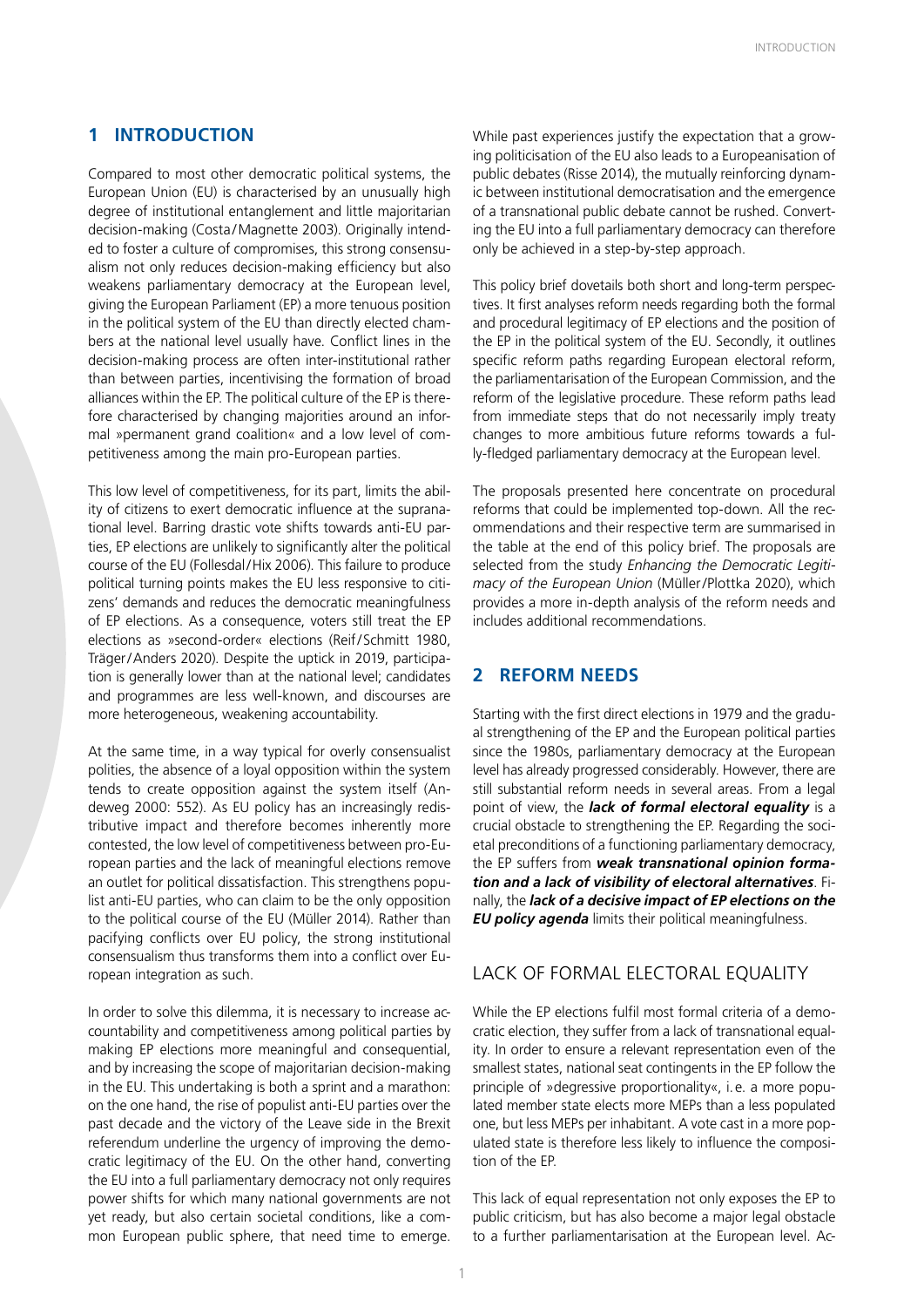cording to the German Federal Constitutional Court's Lisbon Judgment of 2009, the fact that in »a narrow decision among opposing political groupings« a majority in the EP does not necessarily represent a majority of EU citizens bars Germany from agreeing to the formation of a parliamentary government in the EU (Federal Constitutional Court 2009: para. 281). Therefore, a mechanism to *guarantee proportionality among political groups* (if not among member states) is needed in order to allow further progress towards parliamentary democracy at the EU level.

#### WEAK TRANSNATIONAL OPINION FORMATION AND LACK OF VISIBILITY OF ELECTORAL ALTERNATIVES

Beyond this formal level, there are also concerns regarding procedural legitimacy. As voters can only influence the party-political composition of the EP, but not the relative weight of each member state, a European parliamentary democracy requires that opinion formation processes follow transnational social and ideological cleavages rather than national interests.

In fact, however, transnational opinion formation usually still takes place downstream of aggregation processes at the national level. For example, candidate selection processes for EU positions are still dominated by national parties, creating structural incentives for EU politicians to follow the line of their national party rather than engage directly with a transnational public. As a consequence, the political parties at the European level (the so-called Europarties) often lack a clear political profile and are internally divided along national lines. To overcome this situation, it is necessary to *strengthen the role of Europarties in EU election/selection processes*. As representatives of transnational social cleavages, Europarties are best-suited to organising transnational opinion formation processes and to giving public debates a transnational framing. They should thus be a key transmission belt between the European citizenry and the political institutions of the EU.

At the same time, even where transnational party positions exist, they often suffer from a lack of visibility in the public sphere. While the EP itself is already a very transparent institution, the legibility of the EU decision-making process as a whole suffers from both its high complexity and from the still very opaque opinion-formation procedures inside the Council and the informal trilogue. As a consequence, the level of public knowledge about the different actors in EU politics, their positions, and their contribution to EU decision-making, is generally low. Therefore, measures are needed to *increase the transparency and legibility of EU decision-making* in order to give visibility to transnational electoral alternatives and ensure accountability at the European level.

#### LACK OF DECISIVE IMPACT OF EP ELECTIONS ON THE EU POLICY AGENDA

In order to make EP elections meaningful, election results must have a direct impact on EU policy. Currently, this is not

really the case. Due to the established consociationalist practice of changing majorities around a »permanent grand coalition«, voters have almost no opportunity to convert EP elections into turning points for EU policy. This is most acute in the relationship between the EP and the Commission. As Commissioners are proposed by the national governments, the Commission reflects the party-political composition of the Council at the time of the nomination rather than an EP majority. This ideological fragmentation cements the »permanent grand coalition« within the Commission and makes it more difficult for any major political group in the EP to take on the role of an opposition.

A key approach to solve this problem is to *facilitate democratic alternation* in the form of a parliamentarisation of the Commission and a clear contrast between a stable majority and a loyal opposition within the EP. Breaking up the permanent grand coalition and allowing one of the major pro-European parties to take an opposition role will make European politics more adversarial and increase the impact of EP elections. At the same time, the existence of a loyal opposition will increase the Commission's political accountability and allow dissatisfied voters to vote against current EU *policy* without turning towards parties that reject the EU *polity*.

Another crucial obstacle to meaningful EP elections is the position of the Council of the EU. It is involved in all the substantial decision-making with a similar or even stronger position than the EP. The relationship between the EP and the Council can therefore be understood as an example of »perfect bicameralism« (Müller 2016), which is a rather uncommon model for parliamentary systems. As a majority is needed in both chambers, perfect bicameralism is prone to fostering grand coalitions and easily becomes dysfunctional with growing party polarisation. Even more problematically, the high decision-making thresholds in the Council, which for most substantial decisions require either a qualified majority or even unanimity, increase the risk of political blockages. This gives disproportionate power to single member states, while further diminishing the capacity of EP majority parties to implement their agenda. Therefore, it is paramount to *prevent blockages*  in and by the Council in order to make EP elections more meaningful.

#### **3 REFORM PROPOSALS**

In order to address these reform needs, a broad range of measures is necessary. A *reform of the European electoral system* ensures transnational electoral equality and strengthens the role of European political parties. The *parliamentarisation of the Commission*, while also strengthening the Europarties, is key to facilitating democratic alternation. Finally, a *reform of the legislative procedure* can prevent blockages by minorities of member states and make European decision-making more transparent. In the following section, specific reform proposals in these three areas will be outlined.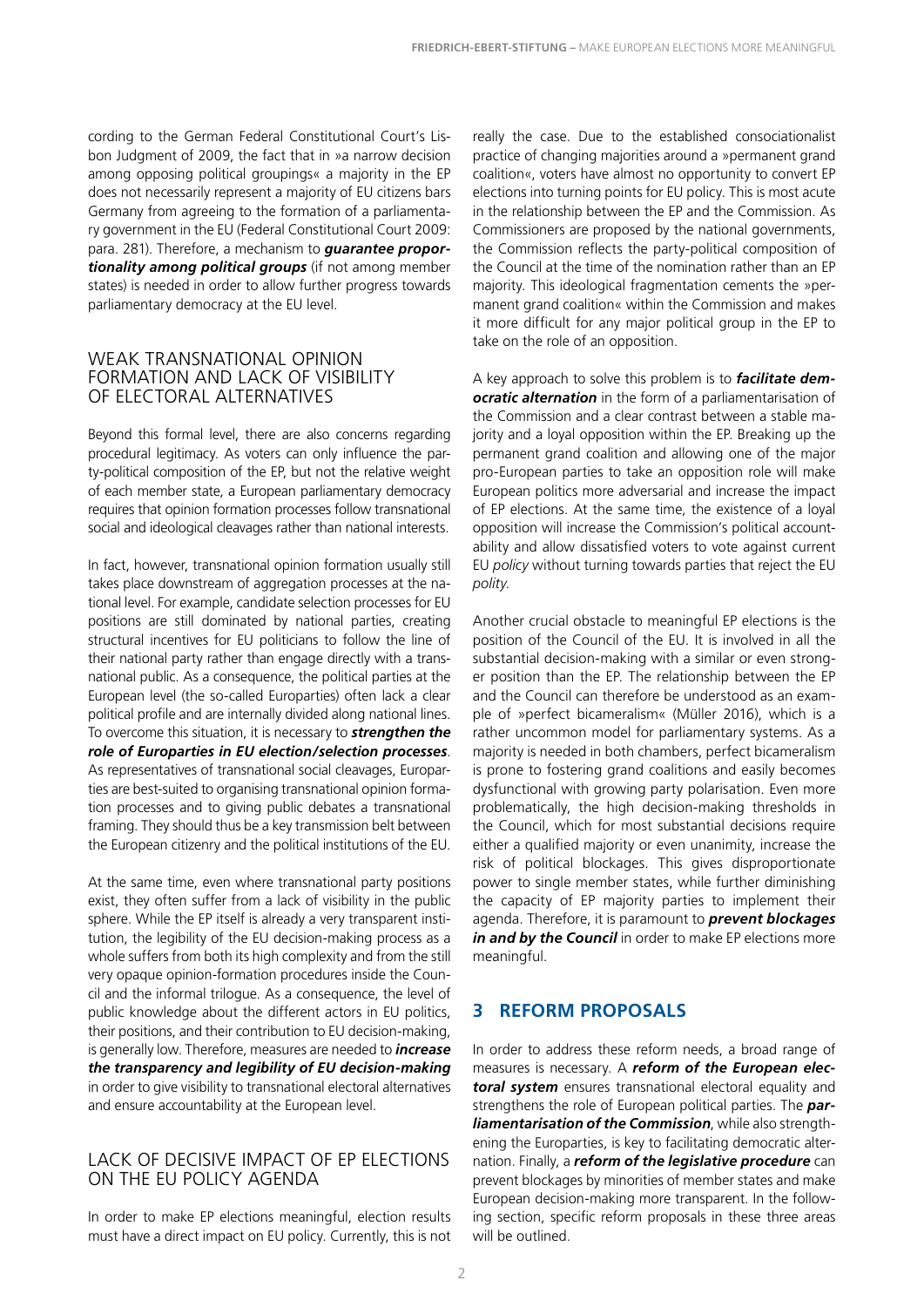#### REFORMING THE EUROPEAN ELECTORAL SYSTEM

The electoral system of the EU is still nationally fragmented. While the Direct Elections Act only provides for some general requirements such as the need for a proportional system, most specific regulations – including rules regarding voting age, preparation of candidate lists, campaigning, and the precise voting day – are left to the member states. In the long term, the *creation of a uniform electoral procedure* will strengthen the perception of EP elections as a coherent European voting act and make transnational campaigning easier. As such a step is explicitly foreseen in art. 223 TFEU, it would only require a reform of the Direct Elections Act.

Even without full harmonisation, however, it is possible to *further synchronise national voting procedures*. The Hübner/ Leinen report adopted by the EP in 2015 proposed a number of steps in this regard. These include a common deadline for the establishment of national electoral lists, a common closing time for polling stations in all member states, a harmonised minimum voting age, and an enhanced visibility of Europarties by placing their names on the ballot papers (European Parliament 2015; see also Nogaj/Poptcheva 2015). Unfortunately, the Council did not follow through on these proposals. The as of yet unratified electoral reform adopted in 2018 only brought minimal progress, focusing mostly on a minimum national threshold and on measures to avoid double voting (Council of the European Union 2018). Still, the Hübner/ Leinen proposals remain the plausible next steps for electoral reform.

A further measure to strengthen Europarties is the *introduction of a transnational electoral threshold*, by which only parties who receive 3% of the EU-wide vote are eligible for seats in the EP, but national parties belonging to the same Europarty are counted as one (Decker 2015). This reform would strongly incentivise national parties to become a member of a Europarty before the EP elections instead of only joining an EP group afterwards, rendering the European party system more transparent and increasing national parties' political dependence on and structural loyalty to their Europarties. At the same time, it would keep out small parties without European partners in a more efficient way than national thresholds do, thus facilitating majority-building in the EP beyond the grand coalition.

The electoral reform that offers most leverage to strengthen Europarties is the *introduction of transnational (EUwide) lists* (Verger 2018). While there are different options for their implementation, each version of transnational lists gives Europarties a role in the selection of EP candidates and thus creates structural loyalty on the part of the candidates towards them. At the same time, EU-wide lists give public visibility to Europarties on the ballot paper and, as a consequence, in the electoral campaigns.

Finally, EU-wide lists can also be used to *create a mechanism for proportional compensation among political groups* in the EP, while maintaining degressive proportionality for national seat contingents. To achieve this, transnational seats would be allocated in such a way that the overall seat share of each political group – including seats won via national lists – corresponds to the share of votes that the group has received on the European level. (A similar system of proportional compensation exists in Austria for national parliamentary elections.) Maintaining degressive proportionality for national seat contingents while introducing proportional compensation among political groups will make it possible to satisfy both the concerns of small countries and the conditions set out by the German Constitutional Court's Lisbon Judgment.

For a quick introduction of transnational lists, they should initially comprise the 46 seats left vacant by the withdrawal of the United Kingdom from the EU. However, based on past electoral results, this number would only allow for a partial proportional compensation (Müller 2017). In the medium term, therefore, the *number of transnational seats should be increased to about 1/6 of the EP* (125 seats). For this, national seat contingents will have to be reduced. This could be done either in a uniform way, by maintaining the current level of degressivity. In this case, a treaty change is necessary, as it implies lowering the smallest national contingents from six to five seats. As an alternative, the reduction could also be realised by maintaining the minimum contingent of six seats. This would increase the degressivity of national seat contingents at the expense of the bigger member states, but avoid the need for a treaty reform. (A reform of the Direct Elections Act would still be necessary.)

#### PARLIAMENTARISING THE EUROPEAN COMMISSION

Creating a strong link between the parliamentary majority in the EP and the European Commission is essential to establishing democratic alternation. However, the current impact of EP elections on the composition of the Commission is low. The EP has a right to elect the Commission President, but can only vote on the proposal of the European Council. And while, according to art. 17 (7) TEU, the European Council must »[take] into account« the result of the elections in this proposal, there is no consensus over the exact meaning of this obligation.

The introduction of lead candidates *(Spitzenkandidaten)* in 2014 was intended to operationalise the link between EP elections and the Commission Presidency and to increase the visibility of Europarties during the electoral campaign. However, their potential to foster a transnational public sphere has not yet fully materialised. As a short-term measure to give them more public presence, Europarties should *nominate their lead candidates earlier and with a more inclusive procedure*. The decision about this lies with each Europarty.

In 2019, the lead candidates procedure was unsuccessful because the EP groups failed to form a majority backing any of the lead candidates and the European Council insisted on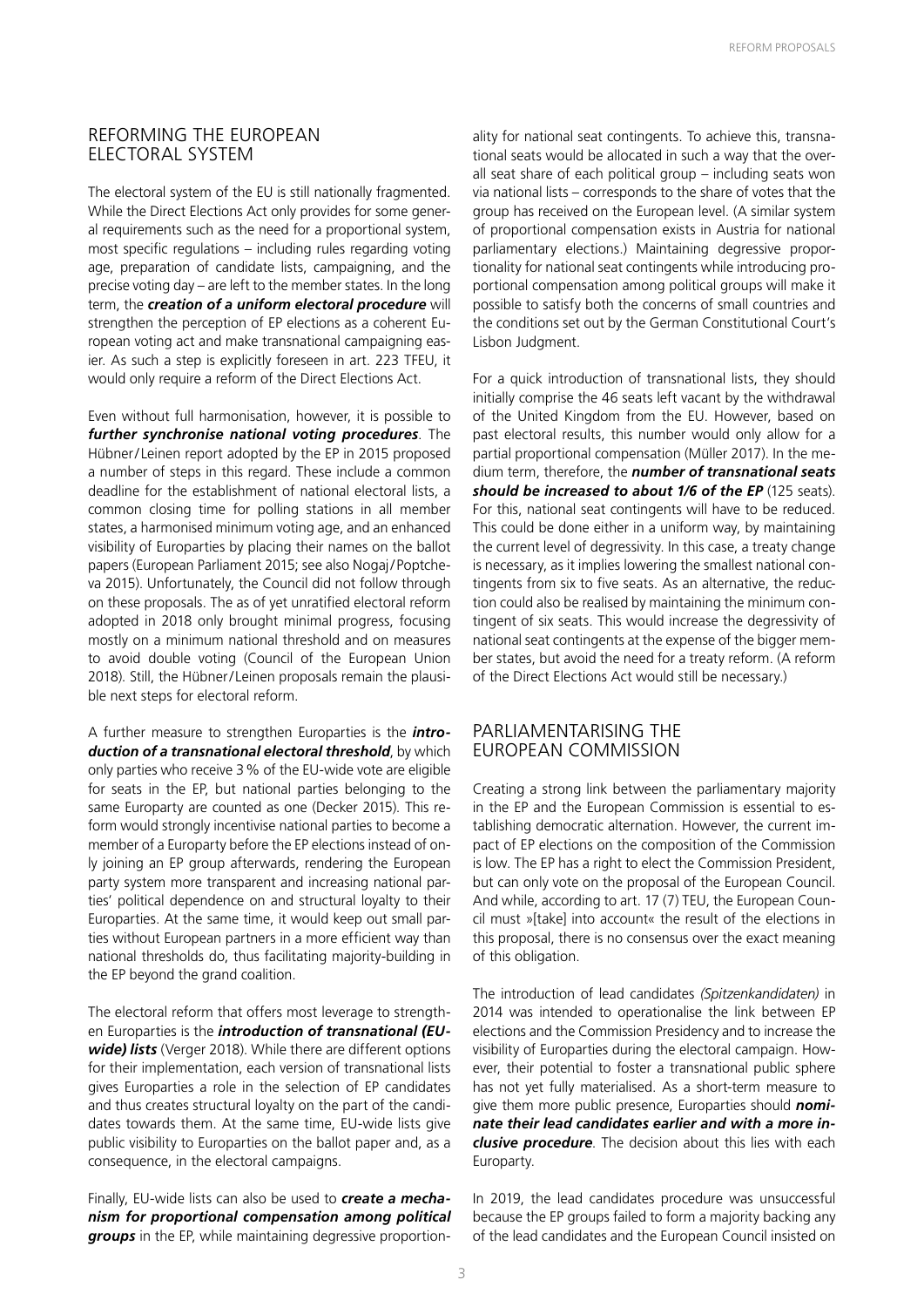its proposal prerogative. As the nomination of the Commission President always depends on parliamentary majorities, which can only be determined after the election, there should not be any formal obligation to elect a lead candidate as Commission President. Still, even when there is no parliamentary majority for any lead candidate, EP groups must remain the driving forces in the selection of the Commission President without being strong-armed by the European Council. Therefore, the timeline following an EP election should be adjusted to *give EP groups sufficient time to agree on a Commission President*.

In the medium term, the primacy of the EP in the selection procedure should be made explicit. For this, the art. 17 (7) TEU should be amended in such way that if the person proposed by the European Council is not elected by an EP majority, *EP groups are enabled to propose their own candidates*.

Regarding the College of Commissioners as a whole, the connection between the parliamentary majority and the Commission is even weaker. The EP has the right to a vote of consent on the College, which it has repeatedly used as leverage to veto specific candidates. However, it has little to no influence over the selection of candidates, who are proposed by national governments. As a consequence, the Commission represents the variegated party-political composition of the Council rather than the EP majority, further institutionalising the »permanent grand coalition«. Moreover, the fact that Commissioners depend on a proposal by their national government creates a structural dependence that counteracts the idea that they should only serve the common European interest.

A first step to solve this situation is the *reduction of the number of Commissioners*, overcoming the principle that each member state proposes one Commissioner. This reform would render the Commission more efficient and underline that Commissioners do not represent their home countries, but the EU as a whole. The reduction of the number of Commissioners is already provided for in art. 17 (5) TEU, but has been suspended by a European Council Decision (European Council 2013), which should be repealed.

In the medium term, the appointment of Commissioners should be reformed by a requirement that national governments *select the Commissioner candidates from among the Members of the European Parliament*. This will increase the visibility and name recognition of the Commissioners, who will already have been publicly present as candidates in the electoral campaigns, and strengthen the link between EP elections and the appointment of the Commission. This reform will require a treaty change and an adjustment of incompatibility rules that currently prevent MEPs from being Commissioners.

In the long term, the system by which national governments propose Commissioners should be eliminated altogether and *Commissioners should be appointed by the Commission President alone*. (Abolishing the »one Commissioner by member state« rule would not be strictly necessary for this reform but would make it easier to implement.) As the Commission President will be responsible to the EP, this reform will in fact significantly increase the role of political groups in the selection of the Commissioners and incentivise the formation of stable majorities in the EP, creating a clear distinction between majority parties that are represented in the Commission and opposition parties that are not. This will induce a more competitive and confrontational political culture and foster democratic alternation, making EP elections significantly more meaningful and ultimately strengthening the democratic legitimacy of the Commission itself as a supranational political body. This reform will require a treaty change.

The election procedure only ensures that the Commission has the confidence of the EP at the beginning of the electoral term. Once it has taken office, the Commission can only be voted out by a vote of no-confidence, which in its current form (art. 234 TFEU) requires a 2/3 majority in the EP. This high threshold weakens parliamentary control and disincentivises the formation of stable majorities in the EP. Therefore, *the quorum for a vote of no-confidence should be lowered* to an absolute majority of MEPs, the same that is needed to vote the Commission in. This will lead to closer cooperation between the Commission and the majority parties in the EP.

Moreover, the current no-confidence procedure is »destructive« in the sense that it forces the Commission to resign, but does not replace it with a new one. Instead, it triggers a regular nomination procedure according to art. 17 (7) TEU, in which the European Council (and not the EP) has the right of nomination. This separation of the right to vote out the old Commission from the right to nominate a new one is prone to creating political instability and should therefore be replaced by a *constructive no-confidence vote*. In this model, a motion of no-confidence against the sitting Commission must always be accompanied by the nomination of a new Commission President. The EP itself would thus nominate and elect the new Commission President at the same time as the old one is voted out. This reform will require a treaty change.

Still, linking the Commission closely to the parliamentary majority brings a risk of blockage if no parliamentary majority can be formed. In order to overcome such situations, the full parliamentarisation of the Commission should be accompanied by a *right of self-dissolution for the EP* by a 2/3 majority. This will require a treaty change.

#### REFORMING THE LEGISLATIVE PROCEDURE

Making EP elections more meaningful requires the elected parliamentary majority to decisively influence EU policy. Currently, the ordinary legislative procedure (OLP, art. 294 TFEU) establishes the EP as a co-legislating body on an almost equal footing with the Council. However, its position in the legislative procedure is still weak compared to most other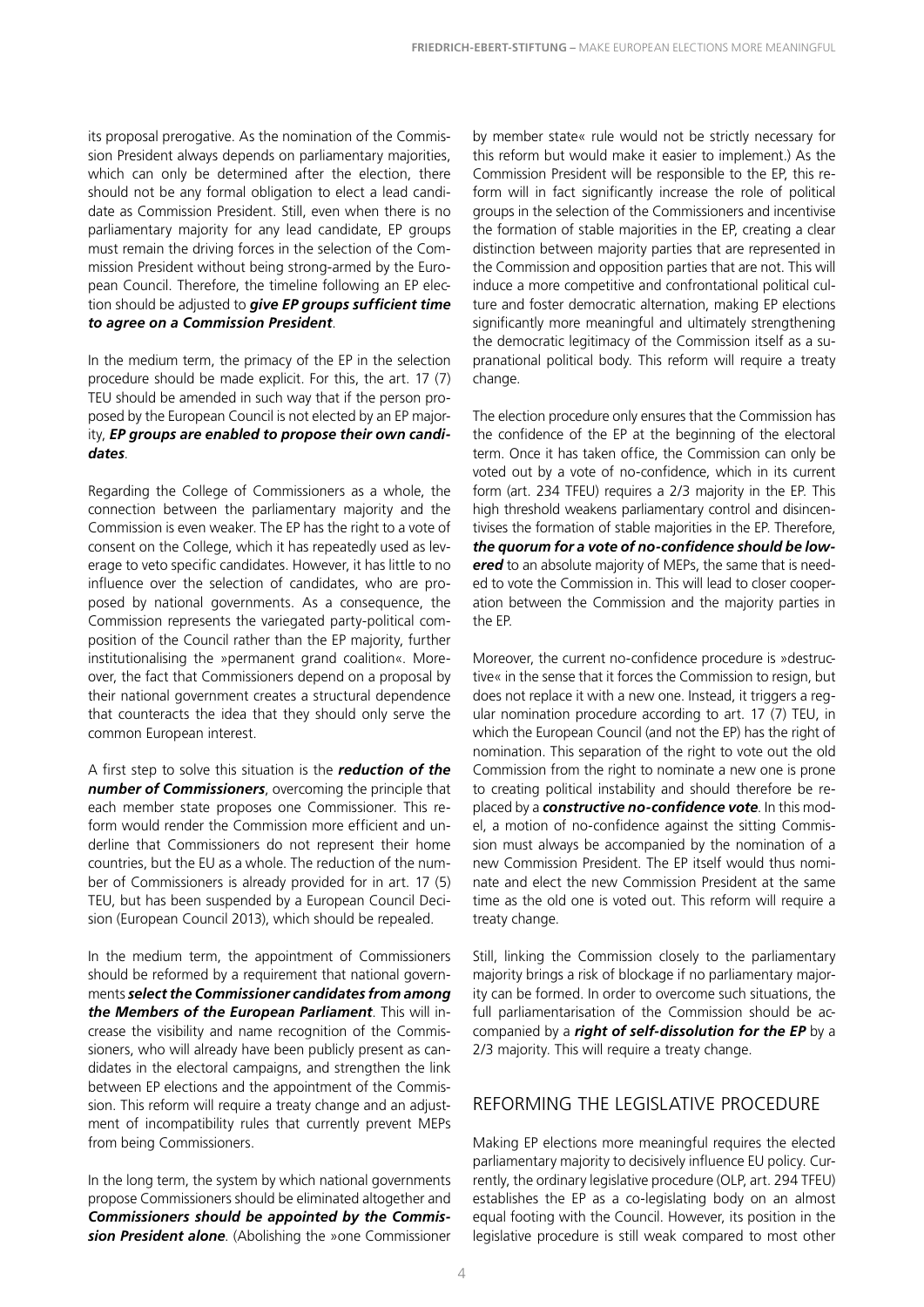directly elected chambers in national parliamentary systems. In order to increase the impact of EP elections, the legislative procedure must allow the parliamentary majority to implement its own policy preferences more effectively. At the same time, the procedure must become more transparent to make political alternatives visible to the public.

As a short-term measure, *the EP should receive a right of legislative initiative*. Currently, the monopoly of initiative lies with the Commission, and art. 225 TFEU only allows the EP to »request« that the Commission submit proposals. Although Commission President von der Leyen (2019) has committed to honour all such requests, there is no formal obligation for the Commission to do so. A right of legislative initiative – be it through an interinstitutional agreement or, more robustly, through a treaty change – will give the parliamentary majority an agenda-setting power and allow them to publicly show their positions. It also has an important symbolical value, as it is highly unusual for any democratic parliament not to have a right of initiative. Still, as a stand-alone measure its impact on actual policy will remain limited because the Council could still block any legislative initiative of the EP. Moreover, given the comparatively weak personal and financial resources of the EP, its initiatives would probably be limited to a number of high-profile symbolic issues. In the long run, the EP's right of legislative initiative will lose practical importance with a progressing parliamentarisation of the Commission itself.

Another reform to be addressed in the short term is to *increase the transparency of informal trilogues*. As the current OLP requires an agreement between the EP and Council, informal trilogues have been developed as a means of speeding up interinstitutional negotiations parallel or previous to the formal legislative procedure. Today, the vast majority of legal acts are agreed in this way and then rubber-stamped in the first formal OLP reading (Kluger Dionigi/ Kloop 2017). However, informal trilogues lack basic transparency, which makes EU decision-making hard to understand for the general public and obscures political accountability. As a first step, the proposals recommended by the European Ombudsman in 2016 should be implemented in an interinstitutional agreement between the EP, Commission and Council. These proposals include the publication of trilogue meeting dates, summary agendas, the positions of the three institutions, the names of the involved decision-makers, and a list of the documents tabled during trilogue negotiations (European Ombudsman 2016).

In the long run, *informal trilogues should be abolished* completely or reduced to very exceptional matters, allowing the formal legislative procedure to regularly take its course. While no formal legal change is necessary in order to stop using informal trilogues, this reform requires further changes to the formal legislative procedure in order to maintain law-making efficiency and avoid the risk of legislative blockages.

One of these risks is that art. 294 (4) TFEU currently does not include any time limit, permitting the Council to delay legal acts indefinitely. Therefore, it is necessary to introduce a

#### *time-limiting provision for the Council's first reading*.

If after the EP's first reading the Council does not take a decision within a certain time frame (e.g. six months), the legal act should enter into force in the version of the EP's first-reading position. The introduction of a clear time frame would render the ordinary legislative procedure more efficient and reduce the need for informal trilogues. Moreover, this provision would mirror the corresponding time limit for the EP's second reading in art. 294 (7) (a) TFEU and thus eliminate an asymmetry to the detriment of the EP. This reform requires treaty change.

Another obstacle to a swift legislative procedure is the increased quorum in the EP's second reading. While the EP usually decides by a majority of votes cast, art. 294 (7) (c) TFEU requires an absolute majority of all MEPs to amend the Council's first-reading position. This creates a problematic incentive for the EP to avoid the second reading entirely and use the informal trilogue instead. Moreover, given that not all MEPs are usually present in plenary votes, the absolute majority quorum reinforces the need for large cross-party alliances like the »permanent grand coalition« and hampers democratic alternation. Therefore, the *quorum for the EP's second reading should be lowered to a majority of votes cast*. This reform requires treaty change.

On the side of the Council, decisions within the OLP currently require a qualified majority vote (QMV) of 55% of the member states representing 65% of the population. This high threshold renders decision-making less efficient and gives disproportionate power to blocking minorities in the Council. Moreover, it reinforces the »permanent grand coalition« and impedes a stronger party-political polarisation of EU decision-making, as all three major Europarties (EPP, PES, ALDE) participate in enough national governments to form a blocking minority if the Council votes along party-political lines. To overcome these problems, the *QMV quorum should be lowered to a »double absolute majority«* of 50% of member states representing 50% of population. This reform requires treaty change.

The risk of a blockage in or by the Council is even greater in policy areas in which a special legislative procedure requires unanimity instead of a qualified majority vote. National veto rights give disproportionate influence to single member states, diminishing the meaningfulness of EP elections. It is therefore not only in the interest of decision-making efficiency, but also of supranational democracy to *replace unanimity procedures with the ordinary legislative procedure*. In the short term, this effort should focus on specific policy areas, especially tax and social policy. For this, the passerelle clause in art. 48 (7) TEU could be used, which requires unanimity by the European Council, but not formal treaty reform.

In the long term, transforming the EU into a full parliamentary democracy requires even more ambitious steps. On the one hand, *all unanimity procedures should be replaced with majority voting*. For decisions with constitutional relevance (e.g. treaty reform, enlargement), unanimity might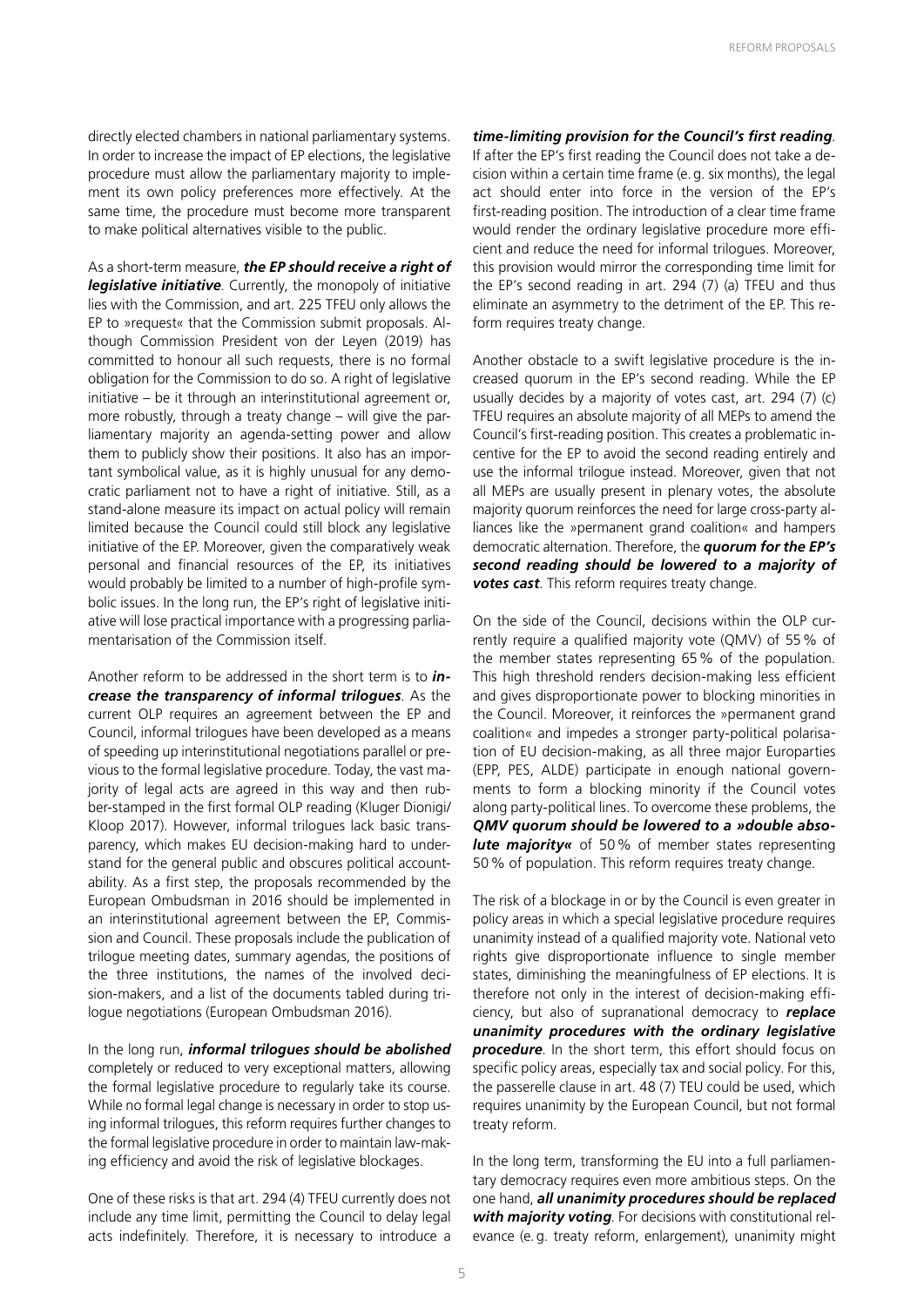be replaced with an increased qualified majority quorum, such as 75% of the states and population. It must be noted, however, that a complete abolition of national veto rights would not only require treaty reform, but would also have major legal repercussions at the national constitutional level.

On the other hand, even with all these reforms, the Council would still have a co-decision right in all legislative procedures, which is highly unusual for a second legislative chamber and unparalleled for one that is not directly elected. To transform the EU into a full parliamentary democracy, this situation should be solved by introducing a *new legislative procedure in which the EP receives explicit priority over the Council*. Under this procedure, which would be applied to the most integrated policy fields, the Council would only have a suspensive veto over the EP's first-reading position and could be overruled by a majority of members of the EP.

#### **4 CONCLUSION**

In order to strengthen parliamentary democracy at the EU level and make EP elections more meaningful, it is necessary to increase the scope of majoritarian decision-making in the European political system and enable the parliamentary majority to implement its policy preferences more effectively. This policy brief has outlined reform needs regarding both the formal and procedural legitimacy of EP elections and the position of the EP in the political system of the EU. To meet these needs, it has explored several reform avenues regarding the European electoral system, the parliamentarisation of the Commission, and the legislative procedure.

While some of these reforms could be addressed through changes in secondary law or interinstitutional agreements, the more effective ones require treaty reform. In several cases, a step-by-step approach is necessary in order to create the preconditions for more ambitious reforms. The Conference on the Future of Europe should provide a fresh impetus to implement urgent short-term measures, but also to initiate the debate about a full parliamentary democracy at the European level in the long term.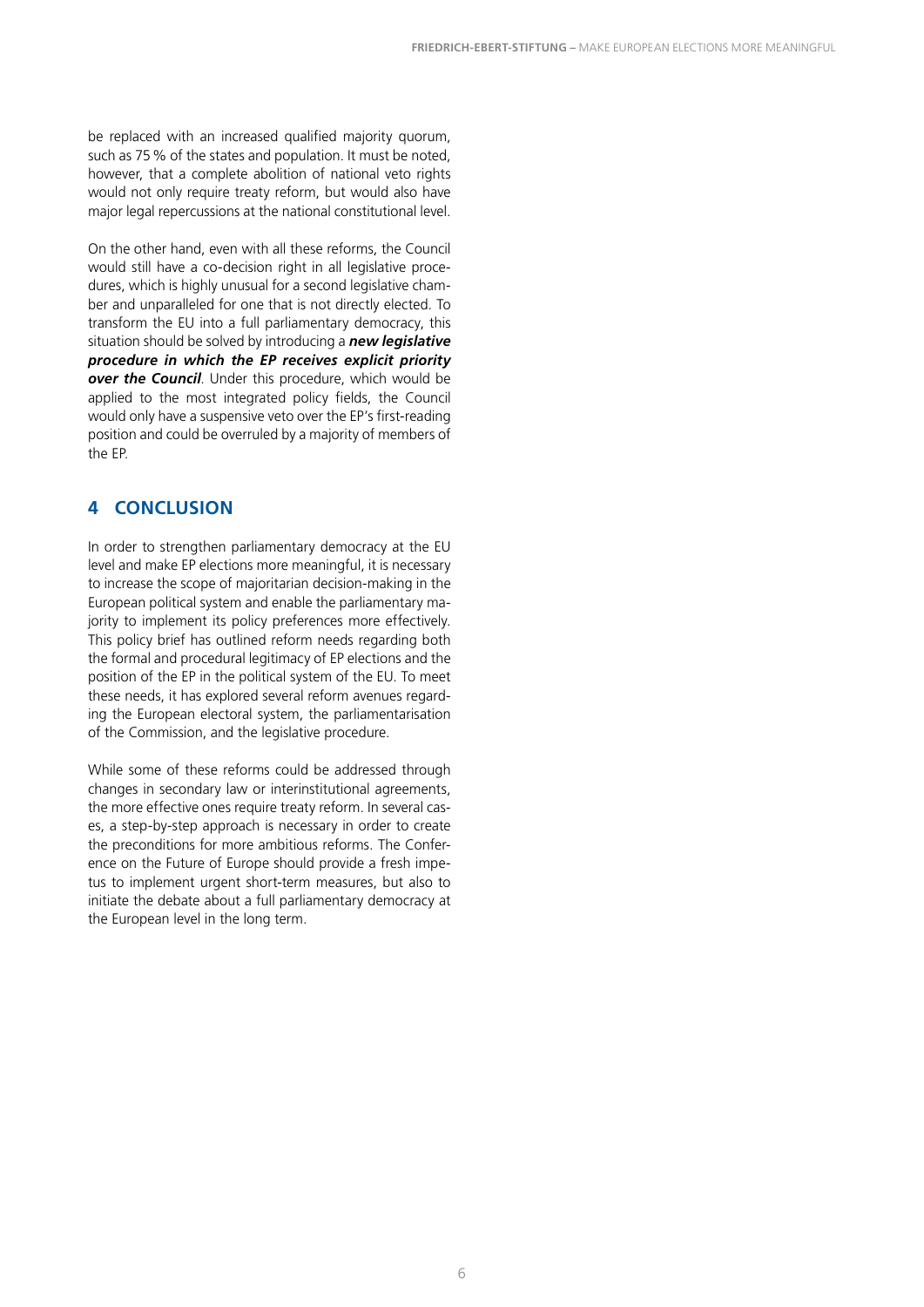### OVERVIEW

|                                                            | Short-term<br>(no treaty change necessary)                                                                                                                             | <b>Medium-term</b><br>(requires treaty change)                                                                                                                                                                                                                                | Long-term<br>(implies fundamental changes in<br>functioning of the EU)                                                                              |
|------------------------------------------------------------|------------------------------------------------------------------------------------------------------------------------------------------------------------------------|-------------------------------------------------------------------------------------------------------------------------------------------------------------------------------------------------------------------------------------------------------------------------------|-----------------------------------------------------------------------------------------------------------------------------------------------------|
| Reforming electoral law                                    | - Synchronize national voting<br>procedures<br>- Create transnational (EU-wide) lists,<br>used for proportional compen-<br>sation<br>- Create a pan-European threshold | - Widen number of transnational<br>seats to allow for full proportional<br>compensation                                                                                                                                                                                       | - Create a uniform European elec-<br>toral system                                                                                                   |
| <b>Parliamentarising the</b><br><b>European Commission</b> | - Nominate lead candidates earlier<br>- Give more time to EP groups to<br>agree on a Commission President<br>Reduce number of Commissioners                            | - Give EP groups the right to nomi-<br>nate Commission President<br>- Select the Commissioner candi-<br>dates from among the Members of<br>the European Parliament<br>Lower quorum of no-confidence<br>vote to absolute majority<br>Make no-confidence vote con-<br>structive | Let Commission President alone<br>appoint Commissioners<br>Give EP right of self-dissolution                                                        |
| <b>Reforming the legislative</b><br>procedure              | - Give the EP a right of legislative<br>initiative<br>- Increase transparency of the infor-<br>mal trilogues<br>- Replace unanimity procedures by<br>OLP               | - Introduce a time limit for the<br>Council's first reading in OLP<br>- Lower quorum for the EP's second<br>reading in OLP to majority of votes<br>cast<br>- Lower QMV quora to double<br>absolute majority                                                                   | Abolish informal trilogues<br>Replace all unanimity procedures<br>with (qualified) majority votes<br>- Give EP the right to overrule the<br>Council |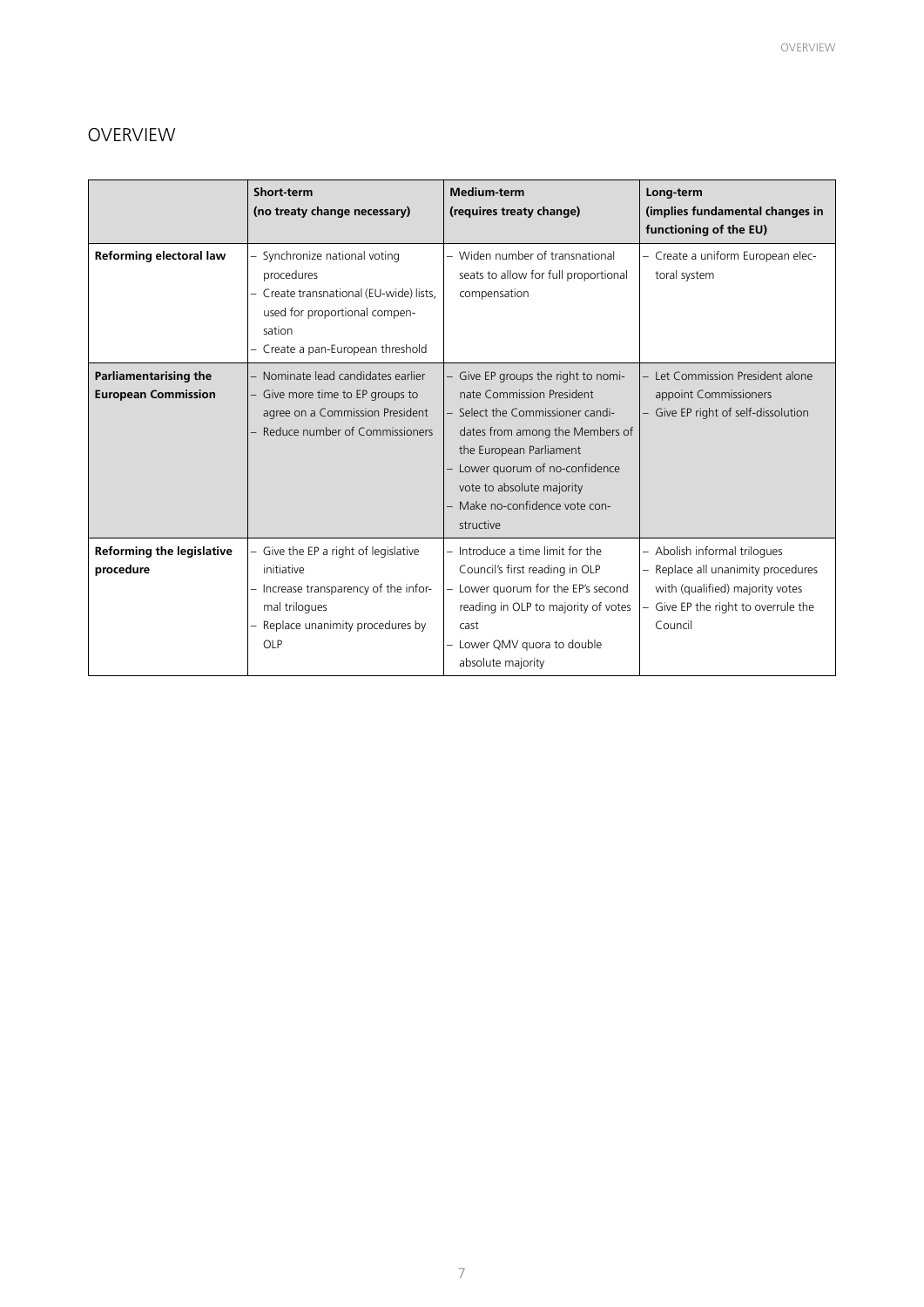#### **REFERENCES**

**Andeweg, Rudy B.** (2000): Consociational Democracy, *Annual Review of Political Science*, Vol. 3, No. 1, pp. 509–536, URL: [https://www.an](https://www.annualreviews.org/doi/abs/10.1146/annurev.polisci.3.1.509)[nualreviews.org/doi/abs/10.1146/annurev.polisci.3.1.509](https://www.annualreviews.org/doi/abs/10.1146/annurev.polisci.3.1.509) [30 May 2020].

**Costa, Olivier/Magnette, Paul** (2003): The European Union as a Consociation? A Methodological Assessment, *West European Politics*, Vol. 26, No. 3, pp. 1–18, URL: [https://www.tandfonline.com/doi/abs/10.1080/014](https://www.tandfonline.com/doi/abs/10.1080/01402380312331280568) [02380312331280568](https://www.tandfonline.com/doi/abs/10.1080/01402380312331280568) [30 May 2020].

**Council of the European Union** (2018): Council Decision (EU, Euratom) 2018/994 of 13 July 2018 amending the Act concerning the election of the members of the European Parliament by direct universal suffrage, annexed to Council Decision 76/787/ECSC, EEC, Euratom of 20 September 1976, No. L 178 of 16 July 2018, pp. 1–3, URL: [https://eur](https://eur-lex.europa.eu/legal-content/EN/TXT/PDF/?uri=CELEX:32018D0994&from=EN)[lex.europa.eu/legal-content/EN/TXT/PDF/?uri=CELEX:32018D0994](https://eur-lex.europa.eu/legal-content/EN/TXT/PDF/?uri=CELEX:32018D0994&from=EN) [30 May 2020].

**Decker, Frank** (2015): Wie ein einheitliches Wahlsystem die europäischen Parteien stärken und die Legitimation der EU erhöhen könnte, *Der (europäische) Föderalist*, 27 January 2015, URL: [https://www.foe](https://www.foederalist.eu/2015/01/wie-ein-einheitliches-wahlsystem-die.html)[deralist.eu/2015/01/wie-ein-einheitliches-wahlsystem-die.html](https://www.foederalist.eu/2015/01/wie-ein-einheitliches-wahlsystem-die.html) [30 May 2020].

**European Council** (2013): European Council Decision of 22 May 2013 concerning the number of members of the European Commission, (2013/272/EU), No. L 165 of 18 June 2013, p. 98, URL: [https://eur-lex.eu](https://eur-lex.europa.eu/legal-content/EN/TXT/PDF/?uri=CELEX:32013D0272)[ropa.eu/legal-content/EN/TXT/PDF/?uri=CELEX:32013D0272](https://eur-lex.europa.eu/legal-content/EN/TXT/PDF/?uri=CELEX:32013D0272) [30 May 2020].

**European Ombudsman** (2016): Decision of the European Ombudsman setting out proposals following her strategic inquiry OI/8/2015/JAS concerning the transparency of Trilogues, 12 July 2016, URL: [https://www.](https://www.ombudsman.europa.eu/de/decision/en/69206) [ombudsman.europa.eu/de/decision/en/69206](https://www.ombudsman.europa.eu/de/decision/en/69206) [30 May 2020].

**European Parliament** (2015): Report on the reform of the electoral law of the European Union (2015/2035(INL)), A8-0286/2015, Brussels, URL: [https://www.europarl.europa.eu/doceo/document/A-8-2015-0286\\_EN.pdf](https://www.europarl.europa.eu/doceo/document/A-8-2015-0286_EN.pdf  ) [\[30 May 2020\].](https://www.europarl.europa.eu/doceo/document/A-8-2015-0286_EN.pdf  )

**Federal Constitutional Court** (2009): Judgment of the Second Senate of 30 June 2009, 2 BvE 2/08, URL: [https://www.bundesverfassungsge](https://www.bundesverfassungsgericht.de/e/es20090630_2bve000208en.html)[richt.de/e/es20090630\\_2bve000208en.html](https://www.bundesverfassungsgericht.de/e/es20090630_2bve000208en.html) [30 May 2020].

**Follesdal, Andreas/Hix, Simon** (2006): Why There is a Democratic Deficit in the EU: A Response to Majone and Moravcsik, *Journal of Common Market Studies*, Vol. 44, No. 3, pp. 533–62, URL: [https://onlinelibrary.wi](https://onlinelibrary.wiley.com/doi/pdf/10.1111/j.1468-5965.2006.00650.x)[ley.com/doi/pdf/10.1111/j.1468-5965.2006.00650.x](https://onlinelibrary.wiley.com/doi/pdf/10.1111/j.1468-5965.2006.00650.x) [30 May 2020].

**Kluger Dionigi, Maja/Koop, Christel** (2017): Investigation of informal trilogue negotiations since the Lisbon Treaty: Added value, lack of transparency and possible democratic deficit, Study for the European Economic and Social Committee, Brussels, URL: [https://www.eesc.europa.eu/si](https://www.eesc.europa.eu/sites/default/files/files/qe-01-17-783-en-n.pdf)[tes/default/files/files/qe-01-17-783-en-n.pdf](https://www.eesc.europa.eu/sites/default/files/files/qe-01-17-783-en-n.pdf) [30 May 2020].

**Müller, Manuel** (2014): Jenseits der Gleichgültigkeit: Das politische System der EU und die Europaskepsis, Bundeszentrale für Politische Bildung, 24 September 2014, URL: [https://www.bpb.de/politik/extremismus/](https://www.bpb.de/politik/extremismus/rechtsextremismus/192050/jenseits-der-gleichgueltigkeit-das-p) [rechtsextremismus/192050/jenseits-der-gleichgueltigkeit-das-politi](https://www.bpb.de/politik/extremismus/rechtsextremismus/192050/jenseits-der-gleichgueltigkeit-das-p)[sche-system-der-eu-und-die-europaskepsis](https://www.bpb.de/politik/extremismus/rechtsextremismus/192050/jenseits-der-gleichgueltigkeit-das-p) [30 May 2020].

**Müller, Manuel** (2016): Perfekter Bikameralismus: Das italienische Verfassungsreferendum und die EU, *Der (europäische) Föderalist*, 24 November 2016, URL: [https://www.foederalist.eu/2016/11/perfekter-bikamera](https://www.foederalist.eu/2016/11/perfekter-bikameralismus-referendum-italien-eu.html)[lismus-referendum-italien-eu.html](https://www.foederalist.eu/2016/11/perfekter-bikameralismus-referendum-italien-eu.html) [30 May 2020].

**Müller, Manuel** (2017): Warum nicht nur einige, sondern alle 73 frei werdenden Sitze im Europäischen Parlament für gesamteuropäische Listen genutzt werden sollten, *Der (europäische) Föderalist*, 18 July 2017, URL: [ht](https://www.foederalist.eu/2017/07/73-sitze-gesamteuropaeische-listen.html)[tps://www.foederalist.eu/2017/07/73-sitze-gesamteuropaeische-listen.html](https://www.foederalist.eu/2017/07/73-sitze-gesamteuropaeische-listen.html) [30 May 2020].

**Müller, Manuel /Plottka, Julian** (2020): Enhancing the Democratic Legitimacy of the European Union. Short and Long-Term Avenues to Reinforce Parliamentary and Participative Democracy at the EU Level, forthcoming.

**Nogaj, Monika/Poptcheva, Eva-Maria** (2015): The Reform of the Electoral Law of the European Union, In-Depth Analysis for the European Parliamentary Research Service, Brussels, URL: [https://www.europarl.eu](https://www.europarl.europa.eu/RegData/etudes/IDAN/2015/558775/EPRS_IDA(2015)558775_EN.pdf)[ropa.eu/RegData/etudes/IDAN/2015/558775/EPRS\\_IDA\(2015\)558775\\_](https://www.europarl.europa.eu/RegData/etudes/IDAN/2015/558775/EPRS_IDA(2015)558775_EN.pdf) [EN.pdf](https://www.europarl.europa.eu/RegData/etudes/IDAN/2015/558775/EPRS_IDA(2015)558775_EN.pdf) [30 May 2020].

**Reif, Karlheinz/Schmitt, Hermann** (1980): Nine Second-Order National Elections – A conceptual framework for the analysis of European Election results, *European Journal of Political Research*, Vol. 8, No. 1, pp. 3–44, URL: [https://ejpr.onlinelibrary.wiley.com/doi/abs/10.1111/j.1475-6765.1980.](https://ejpr.onlinelibrary.wiley.com/doi/abs/10.1111/j.1475-6765.1980.tb00737.x) [tb00737.x](https://ejpr.onlinelibrary.wiley.com/doi/abs/10.1111/j.1475-6765.1980.tb00737.x) [30 May 2020].

**Risse, Thomas** (2014): No demos? Identities and Public Spheres in the Euro Crisis, *Journal of Common Market Studies*, Vol. 52, No. 6, pp. 1207–1215, URL: [https://onlinelibrary.wiley.com/doi/abs/10.1111/](https://onlinelibrary.wiley.com/doi/abs/10.1111/jcms.12189) [jcms.12189](https://onlinelibrary.wiley.com/doi/abs/10.1111/jcms.12189) [30 May 2020].

**Träger, Hendrik/Anders, Lisa H.** (2020): Die Europawahl 2019 – wieder eine second-order election? Eine Analyse der Wahlergebnisse in den 28 EU-Staaten, in: Kaeding, Michael/Müller, Manuel/Schmälter, Julia (Eds.), *Die Europawahl 2019*, Wiesbaden, pp. 315–326, URL: [https://](https://link.springer.com/chapter/10.1007%2F978-3-658-29277-5_26) [link.springer.com/chapter/10.1007%2F978-3-658-29277-5\\_26](https://link.springer.com/chapter/10.1007%2F978-3-658-29277-5_26) [30 May 2020].

**Verger, Christine** (2018): Listes transnationales : une opportunité politique pour l'Europe, des obstacles à surmonter, Jacques Delors Institute, Policy Paper, No. 216, 7 February 2018, URL: [https://institutdelors.eu/](https://institutdelors.eu/wp-content/uploads/2018/02/Listestransnationales-Verger-février18.pdf) [wp-content/uploads/2018/02/Listestransnationales-Verger-février18.pdf](https://institutdelors.eu/wp-content/uploads/2018/02/Listestransnationales-Verger-février18.pdf) [30 May 2020].

**Von der Leyen, Ursula** (2019): A Union that strives for more: My agenda for Europe, Political Guidelines for the Next European Commission 2019–2024, Brussels, URL: [https://ec.europa.eu/commission/sites/](https://ec.europa.eu/commission/sites/beta-political/files/political-guidelines-next-commission_en.pdf) [beta-political/files/political-guidelines-next-commission\\_en.pdf](https://ec.europa.eu/commission/sites/beta-political/files/political-guidelines-next-commission_en.pdf) [30 May 2020].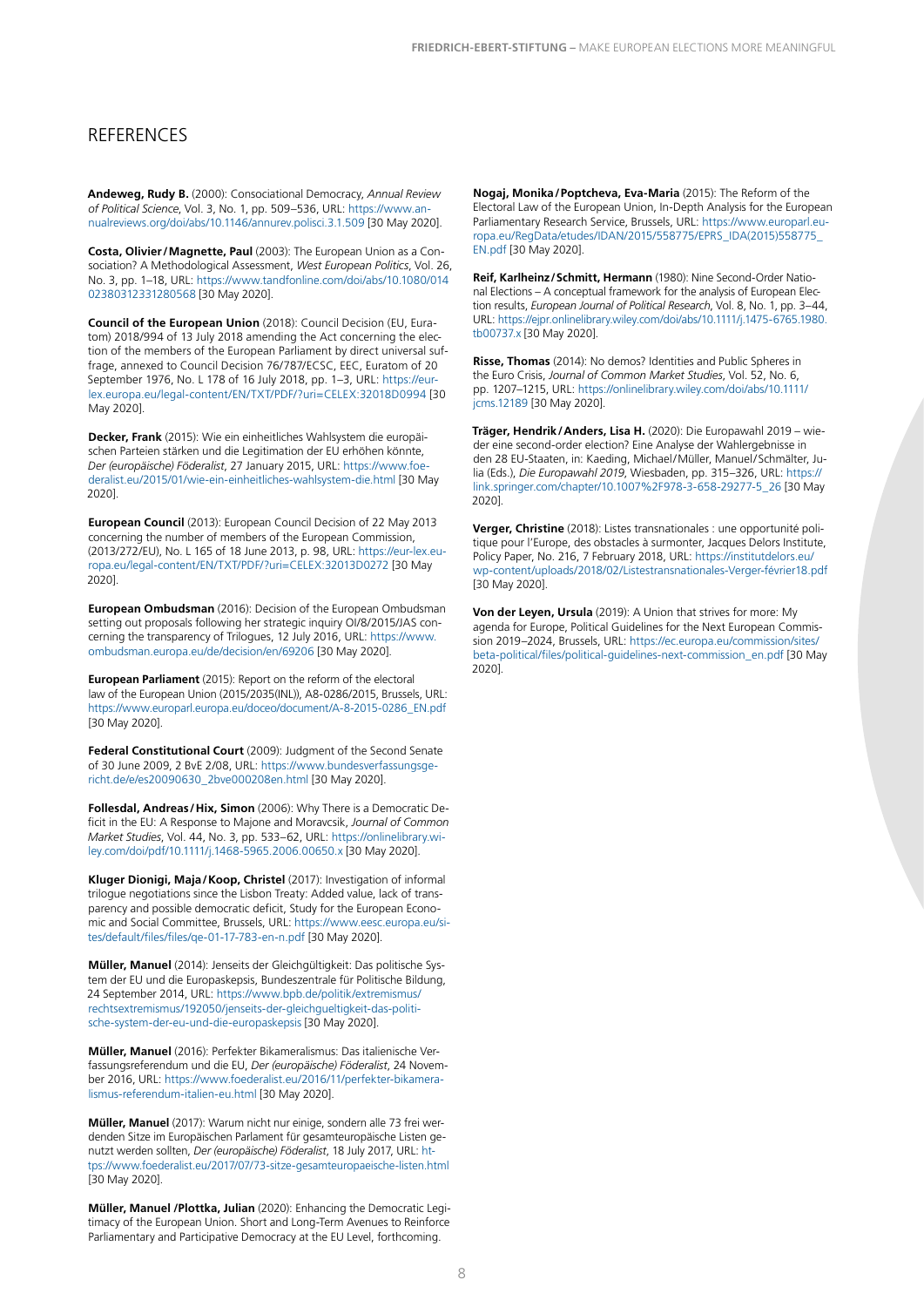#### ABOUT THE AUTHOR IMPRINT

**Manuel Müller** is Senior Researcher at Institut für Europäische Politik in Berlin and runs the blog *Der (europäische) Föderalist*. In 2019, he defended his PhD thesis at Humboldt-Universität zu Berlin about the European public sphere in the debate on the Maastricht Treaty. His research interests include the political system and institutional reform of the EU, European Parliament elections and European political parties, and EU integration narratives.

Friedrich-Ebert-Stiftung | EU Office in Brussels Rue du Taciturne 38 | BE-1000 Brussels

Responsible: Renate Tenbusch, Director, EU Office Phone: +32 22 34 62 90 **Renate.Tenbusch@fes-europe.eu**

Marco Schwarz, Policy Officer, EU Office Phone: + 32 22 34 62 98 **marco.schwarz@fes-europe.eu www.fes-europe.eu**

Copy editor: Siobhán Dowling

Commercial use of all media published by the Friedrich-Ebert-Stiftung (FES) is not permitted without the written consent of the FES.